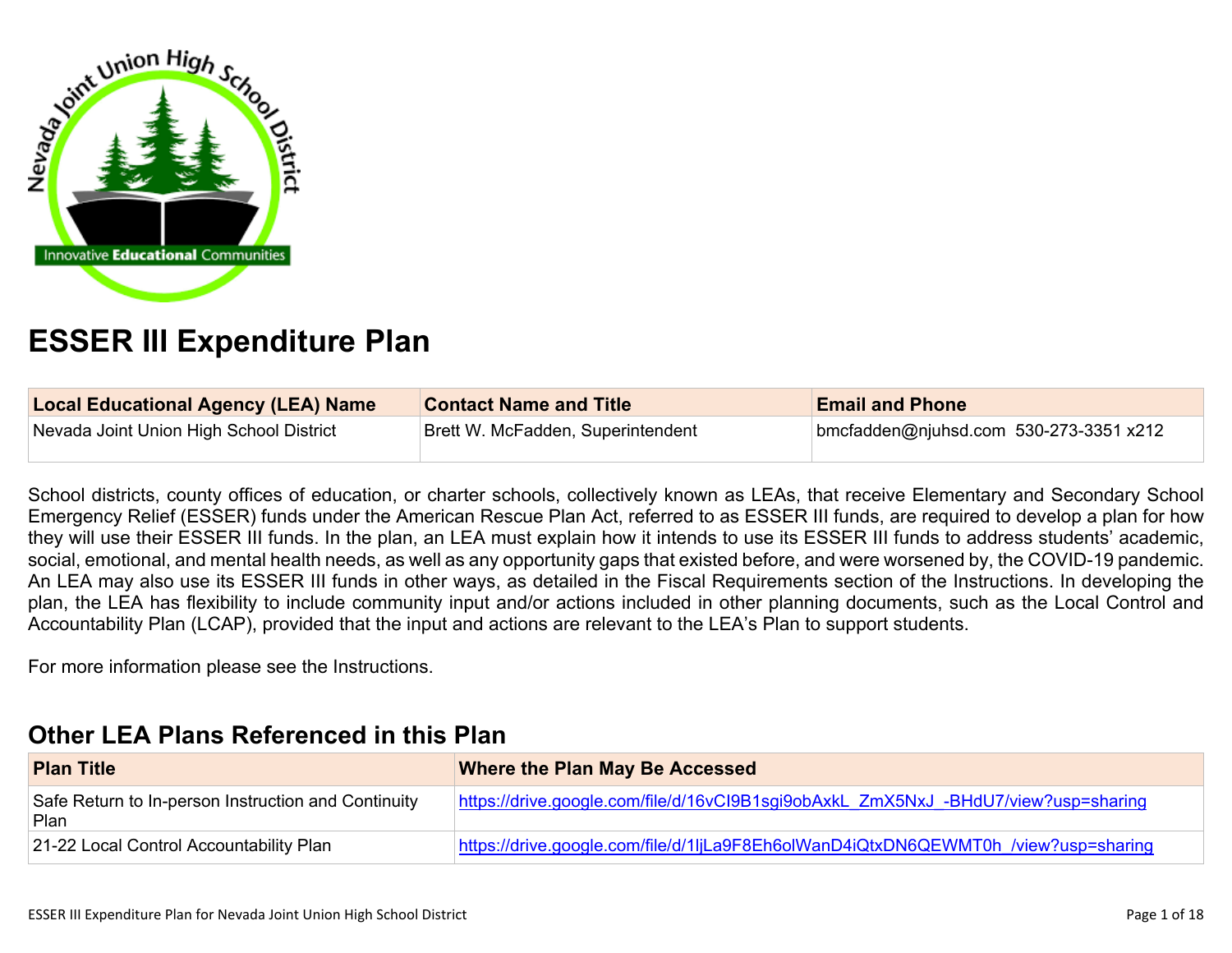# **[Summary of Planned ESSER III Expenditures](#page-12-1)**

Below is a summary of the ESSER III funds received by the LEA and how the LEA intends to expend these funds in support of students.

#### **Total ESSER III funds received by the LEA**

\$2,619,990

| <b>Plan Section</b>                                                                      | <b>Total Planned ESSER III</b> |
|------------------------------------------------------------------------------------------|--------------------------------|
| Strategies for Continuous and Safe In-Person Learning                                    | \$663,000                      |
| Addressing Lost Instructional Time (a minimum of 20 percent of the LEAs ESSER III funds) | \$751,000                      |
| Use of Any Remaining Funds                                                               | ∫\$1,205,990                   |

#### **Total ESSER III funds included in this plan**

\$2,619,990

## **[Community Engagement](#page-13-0)**

An LEA's decisions about how to use its ESSER III funds will directly impact the students, families, and the local community. The following is a description of how the LEA meaningfully consulted with its community members in determining the prevention and mitigation strategies, strategies to address the academic impact of lost instructional time, and any other strategies or activities to be implemented by the LEA. In developing the plan, the LEA has flexibility to include input received from community members during the development of other LEA Plans, such as the LCAP, provided that the input is relevant to the development of the LEA's ESSER III Expenditure Plan.

For specific requirements, including a list of the community members that an LEA is required to consult with, please see the Community Engagement section of the Instructions.

A description of the efforts made by the LEA to meaningfully consult with its required community members and the opportunities provided by the LEA for public input in the development of the plan.

The district leveraged the selected committee members who were involved in the process of developing the district's LCAP last school year (21-22). This committee is made up of 36 representatives, representing each school site and stakeholder group (6 students, 6 teachers, 6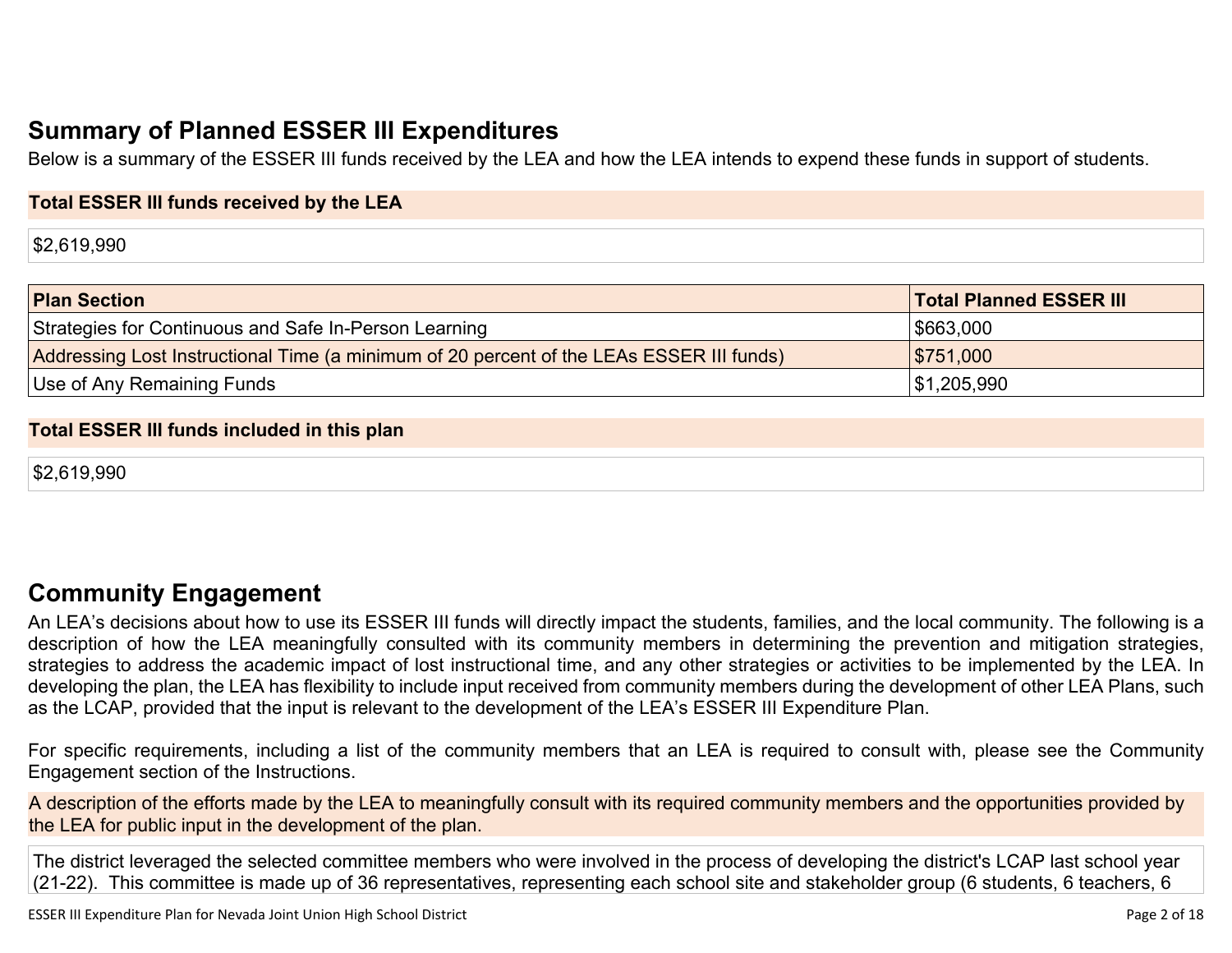parents, 6 classified staff, 6 community members, and 6 administrators). Represented by parent and students groups are Foster Youth, EL, Low-income, and Special Education populations. The group was provided a budget overview during day two of their full three day engagement process. This overview included the availability and the intention of "relief funds" to the district. They provided their representative input and feedback on the trajectory of the district in regards to district-wide progress toward goals, mitigation of lost instructional time, graduation progress, learning loss, and mitigation strategies to address the totality of impact to the district surrounding the COVID-19 pandemic. They reviewed LCAP survey results (over 1,200 responses) and other relevant student outcome data to identify Action/Service priorities to address progress toward district goals, and in support of mitigating the academic impact of lost instructional time. The district evaluated its stakeholder engagement opportunities and determined that (Civil Rights Groups/Tribes/Advocates) are neither present nor served by the LEA.

A description of how the development of the plan was influenced by community input.

The community/commitee process impacted the development of the ESSER III plan by focusing the district's effort on a designated district goal to address the academic impact of lost instructional time. Specifically, this district goal is, to "...develop instructional opportunities that provide targeted credit recovery and timely remediation of learning loss". The district developed this goal to address learning loss and credit recovery deficiencies attributed to the impact of the COVID-19 pandemic. The actions listed in this goal area are intended to reduce the rate of student credit deficiency, to repair gaps in student learning due to the conditions of the COVID-19 pandemic, and to reduce the number of referrals to the continuation high school.

# **[Actions and Expenditures to Address Student Needs](#page-15-0)**

The following is the LEA's plan for using its ESSER III funds to meet students' academic, social, emotional, and mental health needs, as well as how the LEA will address the opportunity gaps that existed before, and were exacerbated by, the COVID-19 pandemic. In developing the plan, the LEA has the flexibility to include actions described in existing plans, including the LCAP and/or Expanded Learning Opportunity (ELO) Grant Plan, to the extent that the action(s) address the requirements of the ESSER III Expenditure Plan.

For specific requirements, please refer to the Actions and Expenditures to Address Student Needs section of the Instructions.

## **[Strategies for Continuous and Safe In-Person Learning](#page-15-1)**

A description of how the LEA will use funds to continuously and safely operate schools for in-person learning in a way that reduces or prevents the spread of the COVID-19 virus.

#### **Total ESSER III funds being used to implement strategies for continuous and safe in-person learning**

\$663,000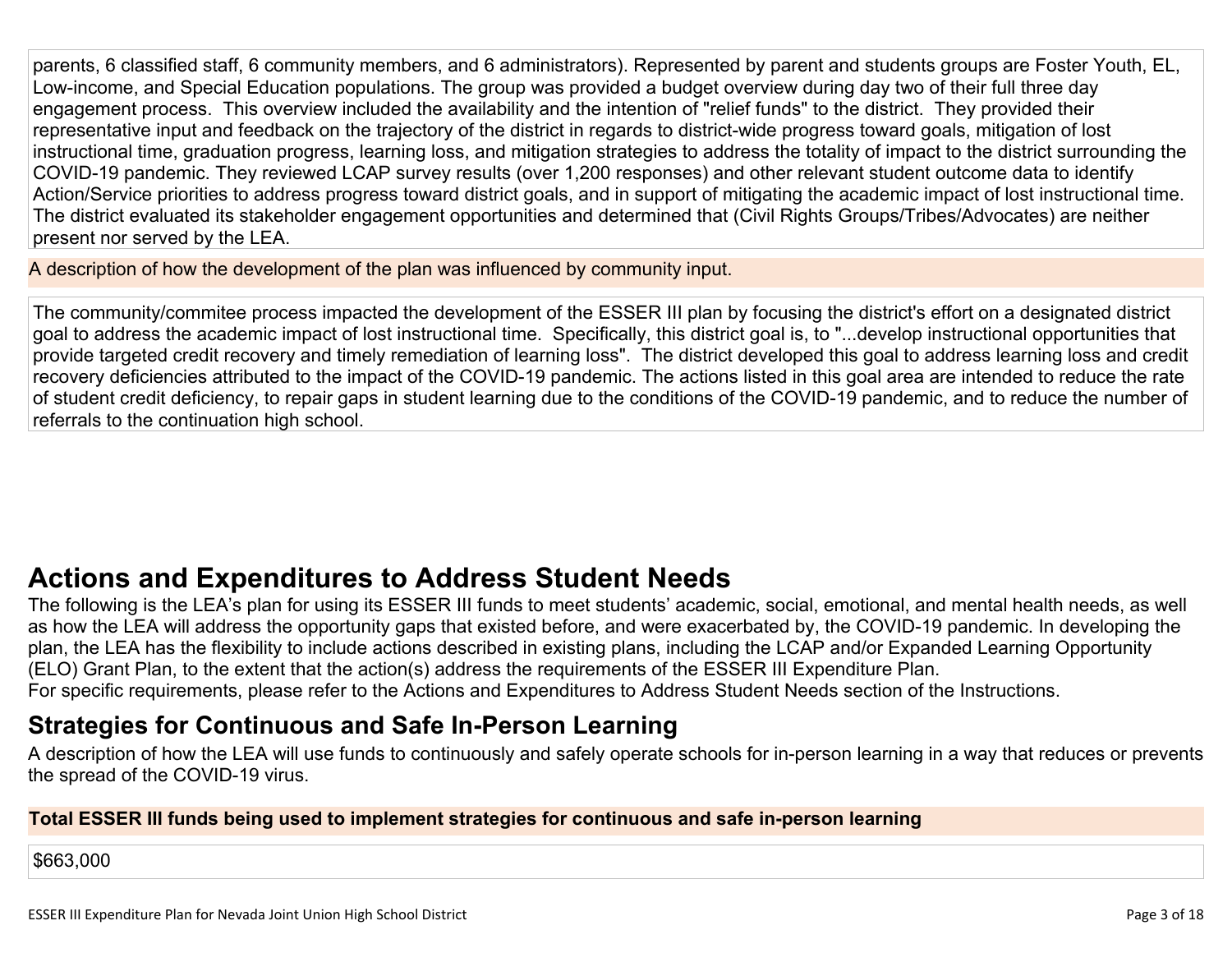| <b>Plan Alignment (if</b><br>applicable)                    | <b>Action Title</b>                           | <b>Action Description</b>                                                                                                                                                            | <b>Planned ESSER III</b><br><b>Funded Expenditures</b> |
|-------------------------------------------------------------|-----------------------------------------------|--------------------------------------------------------------------------------------------------------------------------------------------------------------------------------------|--------------------------------------------------------|
| N/A                                                         | Contract tracing positions -<br>in house      | The district has created three part-time contact tracer<br>positions to track, notify, and coordinate required<br>quarantining of "close contact" students, staff, and<br>volunteers | \$165,000                                              |
| N/A                                                         | Securing outside contract<br>tracing services | The district will contract with the Public Health Institute for<br>additional contact tracing, tracking, and notification services.<br>This will be in addition to the above.        | \$200,000                                              |
| Safe Return to<br>Instruction and<br><b>Continuity Plan</b> | Ongoing purchase of PPE                       | The district will continue to purchase PPE annually,<br>including but not limited to masks, cleaning supplies,<br>disinfectant, etc. for staff, students, volunteers, visitors.      | \$20,000                                               |
| N/A                                                         | Augment custodial staff /<br>services         | The district will utilize ESSER III funds to augment custodial<br>staffing and over-time for custodial subs, additional cleaning<br>/ sanitizing of facilities.                      | \$158,000                                              |
| Safe Return to<br>Instruction and<br><b>Continuity Plan</b> | Additional school nurse /<br>health support   | The district will seek to secure via contract and/or hire one<br>additional FTE school nurse position.                                                                               | \$120,000                                              |
| N/A                                                         | <b>HVAC upgrades for Nevada</b><br>Union HS   | The district will modernize / install upgraded HVAC systems<br>at NUHS theater/ band/ choir building - 100% ESSER III<br>funded.                                                     | \$250,000                                              |
| Safe Return to<br>Instruction and<br><b>Continuity Plan</b> | Enhanced HVAC system<br>maintenance           | The district will conduct enhanced HVAC system monitoring,<br>maintenance, and service (i.e. replacing filters more often) at<br>all district facilities.                            | \$25,000                                               |
| N/A                                                         | <b>HVAC upgrades for Silver</b><br>Springs HS | The district will use ESSER III funds to pay for approx. 50%<br>of total costs to replace and modernize the HVAC system for<br>all of Silver Springs HS.                             | \$350,000                                              |
| N/A                                                         | Portable air filters                          | The district will purchase, install, operate portable air filters<br>in rooms and areas where systemic HVAC improvements /<br>upgrades are not possible and/or timely.               | \$30,000                                               |

# **[Addressing the Impact of Lost Instructional Time](#page-16-0)**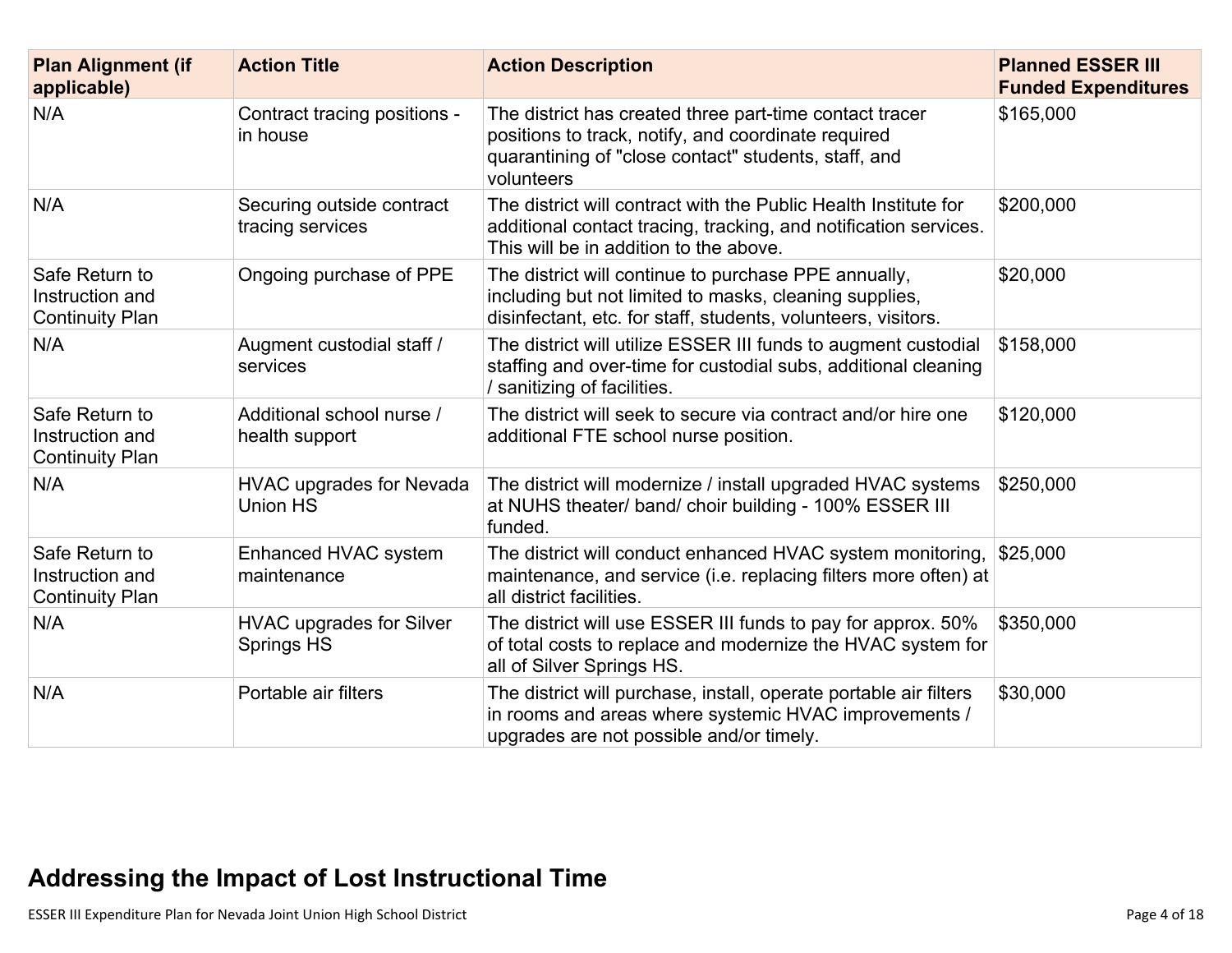## **Total ESSER III funds being used to address the academic impact of lost instructional time**

\$751,000

| <b>Plan Alignment (if</b><br>applicable) | <b>Action Title</b>              | <b>Action Description</b>                                                                                                                                                                                                                                                                                                                                                                                                                                                                                                                                                                                                                                                                                                                                                                 | <b>Planned ESSER III</b><br><b>Funded Expenditures</b> |
|------------------------------------------|----------------------------------|-------------------------------------------------------------------------------------------------------------------------------------------------------------------------------------------------------------------------------------------------------------------------------------------------------------------------------------------------------------------------------------------------------------------------------------------------------------------------------------------------------------------------------------------------------------------------------------------------------------------------------------------------------------------------------------------------------------------------------------------------------------------------------------------|--------------------------------------------------------|
| LCAP, Goal #2,<br>Actions #3, 4          | <b>Bell Schedule Changes</b>     | Nevada Union High School voted and implemented a bell<br>schedule change for the 2021-22 school year. This change<br>includes an increased number of student courses per year<br>(and increase from 6 to 8), as well as intervention time<br>embedded into the school day. That intervention time will be<br>utilized to intervene with students by standard and by skill,<br>based on student assessment data. The increased number<br>of classes allows students the opportunity to attain needed<br>credits toward graduation more expeditiously.<br>North Point Academy also voted and implemented a bell<br>schedule change for the 2021-22 school year. This change<br>also included access to an increased number of courses, as<br>well as flex time intervention during the day. | \$150,000                                              |
| LCAP, Goal #2, Action<br>#8              | <b>Fast ForWord</b>              | Fast ForWord is an evidence-based reading program to<br>support literacy for struggling learners, students with<br>dyslexia, or other reading/literacy needs. It will be leveraged<br>to address students identified with gaps in literacy skills.<br>This action supports the work that is referenced in the<br>LCAP.                                                                                                                                                                                                                                                                                                                                                                                                                                                                    | \$27,000                                               |
| N/A                                      | 2022 Summer School               | The district will hold a summer school session targeting<br>students in grades 9-11 that are credit deficient and/or at<br>risk of not graduating.                                                                                                                                                                                                                                                                                                                                                                                                                                                                                                                                                                                                                                        | \$200,000                                              |
| LCAP Goal #5, Action<br>#2               | APEX online learning<br>sections | Eleven sections of APEX online credit recovery program will<br>be established and offered to students in need and/or at risk<br>of not graduating. This action supports the work that is<br>referenced in the LCAP.                                                                                                                                                                                                                                                                                                                                                                                                                                                                                                                                                                       | \$225,000                                              |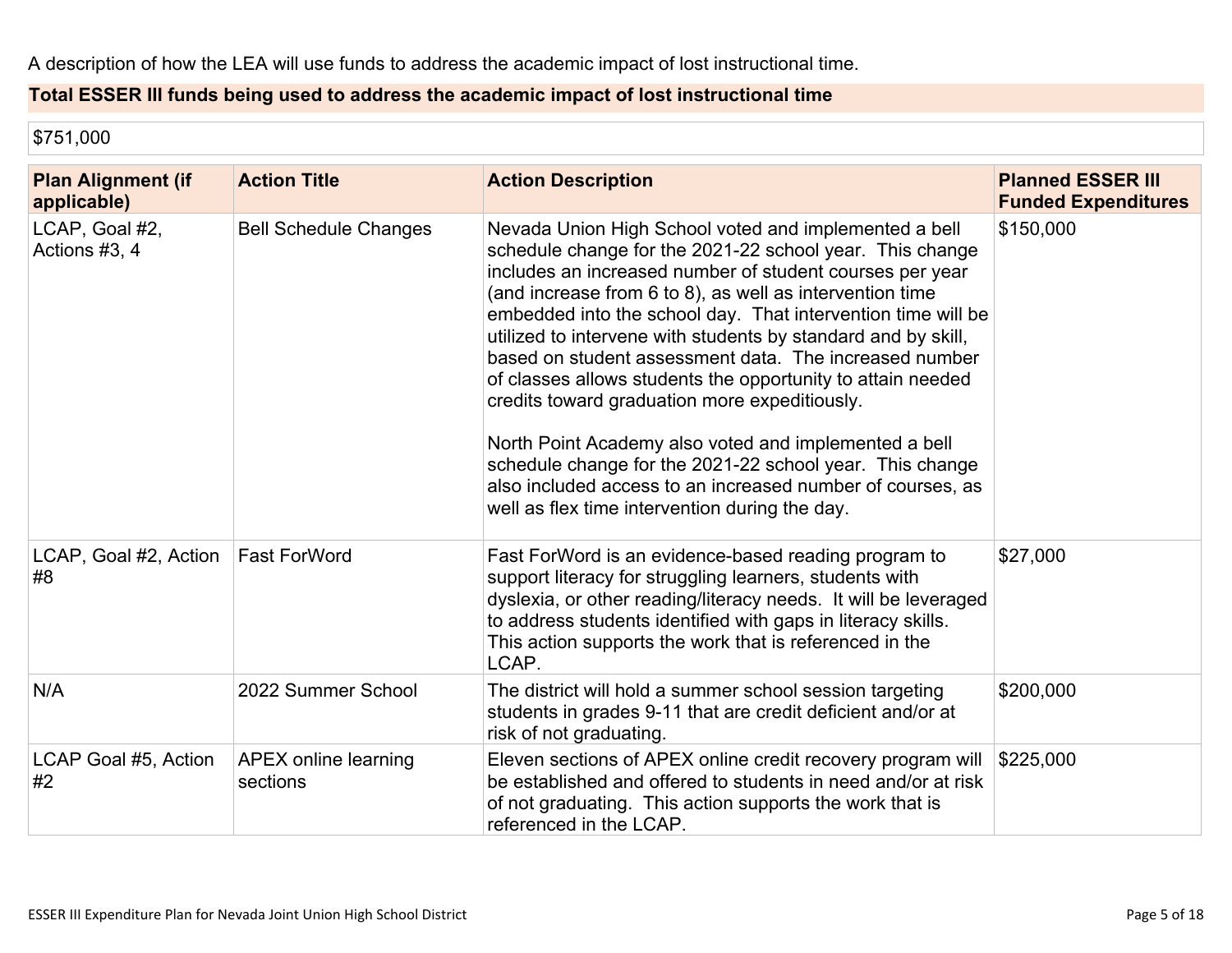| <b>Plan Alignment (if</b><br>applicable) | <b>Action Title</b>  | <b>Action Description</b>                                                                                                                                                | <b>Planned ESSER III</b><br><b>Funded Expenditures</b> |
|------------------------------------------|----------------------|--------------------------------------------------------------------------------------------------------------------------------------------------------------------------|--------------------------------------------------------|
| LCAP Goal #5, Action<br>#2               | <b>APEX Contract</b> | The district will establish a contractual agreement with APEX $$25,000$<br>for purposes described above. This action supports the<br>work that is referenced in the LCAP |                                                        |

# **[Use of Any Remaining Funds](#page-16-1)**

A description of the how the LEA will use any remaining ESSER III funds, as applicable.

## **Total ESSER III funds being used to implement additional actions**

\$1,205,990.00

| <b>Plan Alignment (if</b><br>applicable) | <b>Action Title</b>                                                         | <b>Action Description</b>                                                                                                                                                                                                                                                                                                                                                                                                         | <b>Planned ESSER III</b><br><b>Funded Expenditures</b> |
|------------------------------------------|-----------------------------------------------------------------------------|-----------------------------------------------------------------------------------------------------------------------------------------------------------------------------------------------------------------------------------------------------------------------------------------------------------------------------------------------------------------------------------------------------------------------------------|--------------------------------------------------------|
| N/A                                      | Long term subs                                                              | The district will utilize ESSER III funds to pay for long term<br>subs for certificated, classified, and administrative staff that<br>are out on COVID-19 leave due and/or on close contact<br>quarantine.                                                                                                                                                                                                                        | \$250,000                                              |
| LCAP, Goal #5, Action<br>#5              | Counseling services                                                         | The district will fund one additional counseling FTE at NUHS \$110,000                                                                                                                                                                                                                                                                                                                                                            |                                                        |
| #4                                       | LCAP, Goal #4, Action   Mental Health Therapists                            | The district will utilize ESSER III funds for three Mental<br>Health Therapists positions and one coordinator therapists<br>position. These position will be part of the districts STARS<br>program offering targeted mental health therapy and<br>coordinated "wrap around" services to students in need.                                                                                                                        | \$190,990                                              |
| LCAP, Goal #2, Action<br>#1              | <b>Professional Development</b><br>for Professional Learning<br>Communities | Professional Development for the implementation of CA<br>state standards and the ongoing development of high-<br>functioning Professional Learning Communities. This effort<br>supports curriculum, instruction, assessment, intervention<br>and enrichment. Specific to learning loss, the assessment<br>process targets specific deficits in areas identified by<br>curricular teams to be "essential learning outcomes". A key | \$100,000                                              |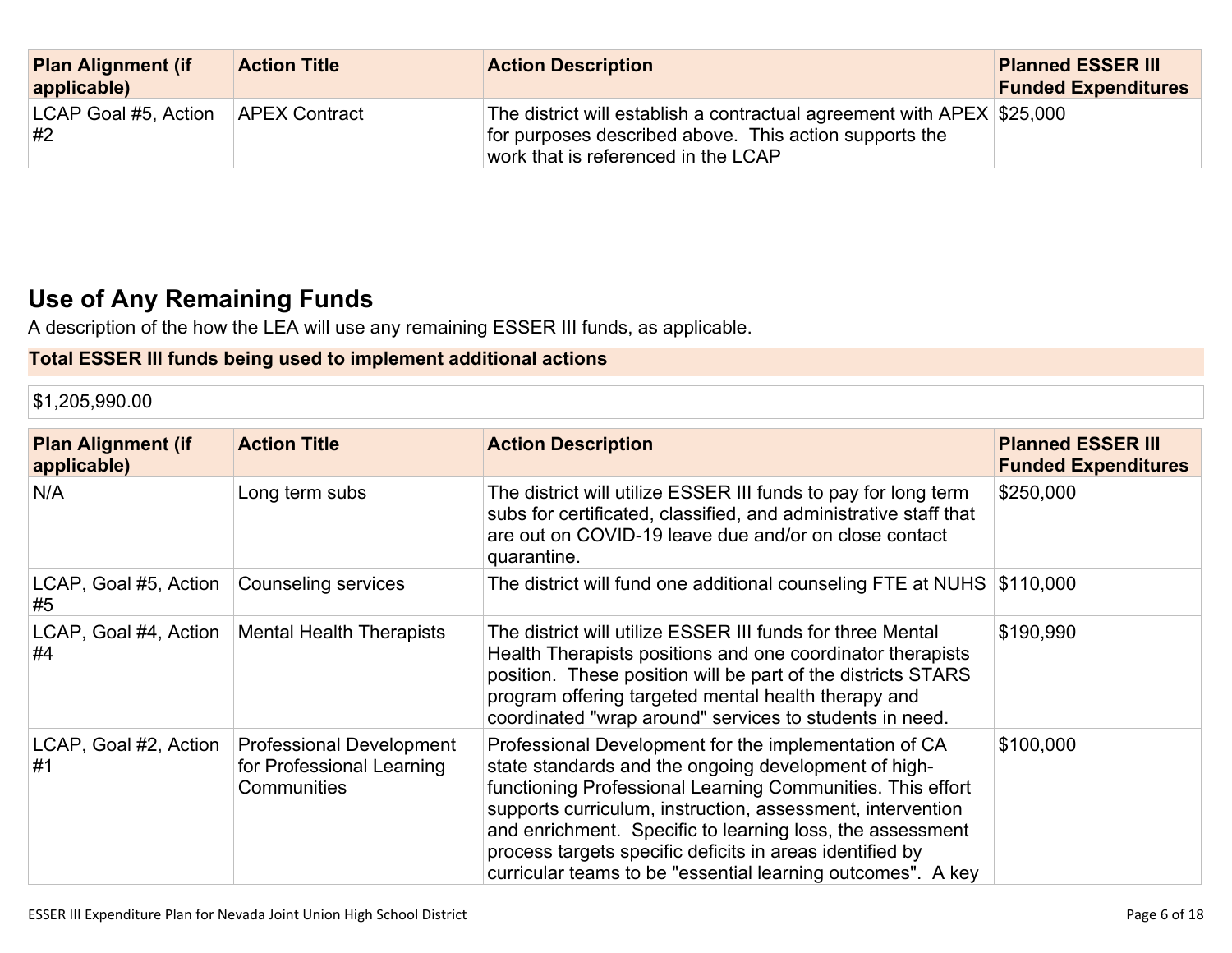| <b>Plan Alignment (if</b><br>applicable) | <b>Action Title</b>                                        | <b>Action Description</b>                                                                                                                                                                                                                                                                                                                               | <b>Planned ESSER III</b><br><b>Funded Expenditures</b> |
|------------------------------------------|------------------------------------------------------------|---------------------------------------------------------------------------------------------------------------------------------------------------------------------------------------------------------------------------------------------------------------------------------------------------------------------------------------------------------|--------------------------------------------------------|
|                                          |                                                            | to filling in learning loss for students is the use of<br>assessment data to specifically target student needs by skill<br>and by standard. This action is in pursuit of that process.                                                                                                                                                                  |                                                        |
| LCAP Goal #4, Action<br>#6               | <b>Hatching Results</b><br><b>Professional Development</b> | Consultation, professional development, and evaluation of<br>school counseling services. This is a 2 year agreement with<br>Hatching Results to support comprehensive school<br>counseling services, with an emphasis on early intervention,<br>Tier One support, a counseling services audit, and the co-<br>creation of a school counseling handbook. | \$24,000                                               |

# **[Ensuring Interventions are Addressing Student Needs](#page-16-2)**

The LEA is required to ensure its interventions will respond to the academic, social, emotional, and mental health needs of all students, and particularly those students most impacted by the COVID–19 pandemic. The following is the LEA's plan for ensuring that the actions and expenditures in the plan are addressing the identified academic, social, emotional, and mental health needs of its students, and particularly those students most impacted by the COVID–19 pandemic.

| <b>Action Title(s)</b>                                                      | <b>How Progress will be Monitored</b>                                                                                                                                                                     | <b>Frequency of Progress Monitoring</b>                                                                                                                                                                |
|-----------------------------------------------------------------------------|-----------------------------------------------------------------------------------------------------------------------------------------------------------------------------------------------------------|--------------------------------------------------------------------------------------------------------------------------------------------------------------------------------------------------------|
| <b>Professional Development</b><br>for Professional Learning<br>Communities | The collection of common assessments for<br>curricular teams, student data results from<br>these assessments, and teacher evidence of<br>providing targeted interventions based on<br>assessment results. | Princpals are collecting student data on a monthly basis.<br>Counselors and intervention specialists are collecting data<br>surrounding student performence on a quarterly bases<br>(based on grades). |
| <b>Bell Schedule Changes</b>                                                | Progress will be monitored by evaluating<br>student progress toward graduation (credits<br>earned). This will be collected by counselors<br>and reported to principals and district<br>administration.    | This will be done on a semester basis.                                                                                                                                                                 |
| <b>Fast ForWord</b>                                                         | on an ongoing basis. Teachers of literacy<br>classes will evaluate the progress of individual<br>students on an ongoing basis.                                                                            | This reading program monitors student progress Daily, informally, and formally by grading period.                                                                                                      |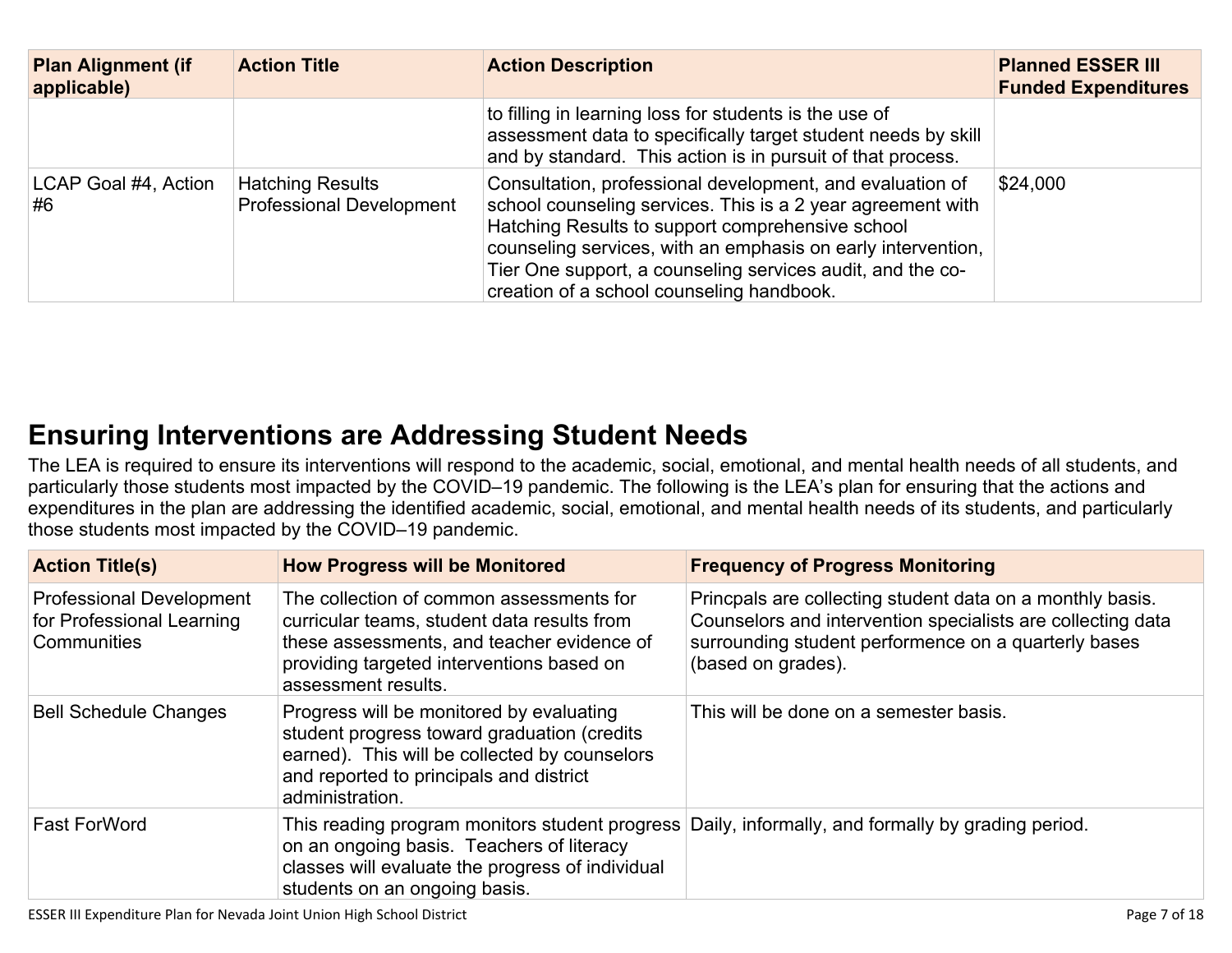| <b>Action Title(s)</b>                                     | <b>How Progress will be Monitored</b>                                                                                                                                                                                                                                                                                                                                                                                                                                                         | <b>Frequency of Progress Monitoring</b>                                           |
|------------------------------------------------------------|-----------------------------------------------------------------------------------------------------------------------------------------------------------------------------------------------------------------------------------------------------------------------------------------------------------------------------------------------------------------------------------------------------------------------------------------------------------------------------------------------|-----------------------------------------------------------------------------------|
| <b>Hatching Results</b><br><b>Professional Development</b> | Hatching Results has provided a baseline<br>survey of student support staff (admin,<br>counselors, intervention TOSAs, school<br>psychologists). These survey data will be<br>analyzed pre and post consultation and<br>professional development process.<br>Additionally, the process involved the<br>development of a counseling handbook, which<br>will serve as an evidence-based product<br>demonstrating progress in our efforts of creating<br>clearly articulated systems of support. | Ongoing, yearly, and following our two-year contracted<br>agreement for services. |
| <b>Counseling services</b>                                 | The counseling team at NUHS is overseen by<br>the site principal. Daily work, direction, scope of personnel evaluation process.<br>work is overseen and evaluated by site<br>leadership. The district's Asst. Superintendent<br>leads a district-wide counselor team monthly to<br>coordinate strategy, work, professional<br>development, and integration of counselor<br>duties / functions into day-to-day district<br>instructional practices.                                            | Monthly, informally, and formally via the certificated                            |
| Mental health therapists                                   | Mental Health Therapists are overseen by the<br>district's Director of Special Education and<br>Student Services. The director coordinates<br>their work in accordance with district LCAP<br>goals and in alignment to the district's vision,<br>mission, and core values (as adopted by the<br>Board of Trustees). The director evaluates<br>therapists in partnership with the coordinator of<br>mental health therapists.                                                                  | Monthly, informally, and formally via the personnel evaluation<br>process.        |
| <b>Summer School</b>                                       | Summer school effectiveness will be monitored<br>daily / weekly by an on-site "summer school<br>principal" reporting to the superintendent. The<br>principal will be on summer school sites<br>monitoring instruction and overseeing daily<br>summer school operations, staffing, and<br>resource allocation.                                                                                                                                                                                 | Review of credit completion rates at the end of the session.                      |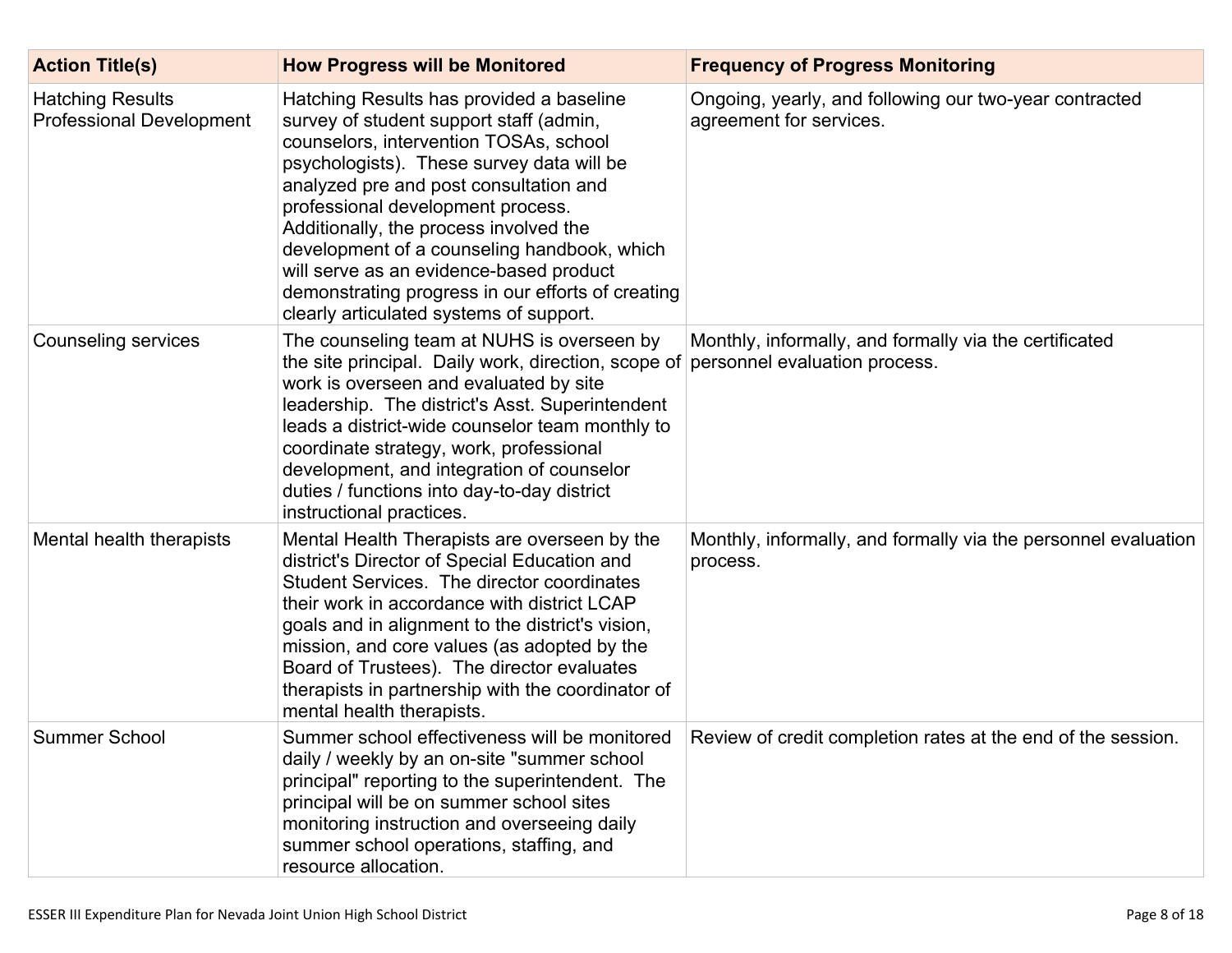| <b>Action Title(s)</b>                                                                     | <b>How Progress will be Monitored</b>                                                                                                                                                                                                                                                 | <b>Frequency of Progress Monitoring</b>                                                                                                                                                                                                                                                                          |
|--------------------------------------------------------------------------------------------|---------------------------------------------------------------------------------------------------------------------------------------------------------------------------------------------------------------------------------------------------------------------------------------|------------------------------------------------------------------------------------------------------------------------------------------------------------------------------------------------------------------------------------------------------------------------------------------------------------------|
| <b>APEX online learning</b><br>sections / APEX Contract                                    | The Asst. Superintendent will collect data<br>annually to monitor the effectiveness of APEX<br>sections and course in student credit recovery<br>completion.                                                                                                                          | Informal feedback from teachers; formal evaluation using<br>data derived from students taking the courses.                                                                                                                                                                                                       |
| HVAC system upgrades / Air<br><b>Filters</b>                                               | The LEA will install upgraded HVAC at the<br>NUHS K-wing, main building at SSHS, monitor,<br>maintain, and service HVAC systems at all<br>district facilities (which includes inspecting and<br>replacing air filters regularly.                                                      | Completion of HVAC projects will be according to public<br>procurement standards / state and district project standards;<br>Maintenance, inspection, and replacement of HVAC systems<br>(i.e. filters, condensers, etc.) will be monitored as part of<br>monthly M/O employee evaluation nd oversight processes. |
| <b>Contract Tracing positions -</b><br>in house and via outside<br>services (if necessary) | Progress will be monitored by ensuring that<br>contract tracing and subsequent notification is<br>occurring according to local / state public health<br>requirements and standards.                                                                                                   | Progress monitoring will occur monthly as overseen from the<br>district office.                                                                                                                                                                                                                                  |
| Ongoing purchase of PPE                                                                    | The LEA will continue to purchase / acquire<br>PPE as recommended by state / local public<br>health agencies with an emphasis of maintain<br>adequate supplies through the remainder of<br>pandemic                                                                                   | District facilities / purchasing staff will monitor PPE supplies<br>and utilization monthly to ensure against exhaustion of district<br>supplies and any supply chain difficulties.                                                                                                                              |
| Augmentation of custodial<br>staff / services                                              | The LEA will monitor custodial staff and service<br>needs monthly in accordance with local / state<br>public health recommendations for facility<br>cleaning. Additional custodian positions and/or<br>services will be secured should needs develop<br>outside of existing staffing. | Monthly observation of classroom / facility cleaning and<br>disinfecting as overseen by M/O department leadership.                                                                                                                                                                                               |
| Additional school nurse /<br>health support                                                | The LEA will hire an additional school nurse<br>position increasing from 2.0 to 3.0 FTE. The<br>LEA will hire additional health aides if needed.                                                                                                                                      | District leadership will monitor and track COVID-19 cases<br>and the district's ability to respond and contract trace such<br>cases on a monthly basis.                                                                                                                                                          |
| Long Term Subs                                                                             | The district will utilize ESSER III funds to pay for<br>long term<br>subs for certificated, classified, and<br>administrative staff that<br>are out on COVID-19 leave due and/or on close<br>contact<br>quarantine.                                                                   | Use of substitute instructional, administrative and support<br>staff will be monitored on a monthly bases to ensure that<br>programs are operational and that student have access to<br>highly qualified staff.                                                                                                  |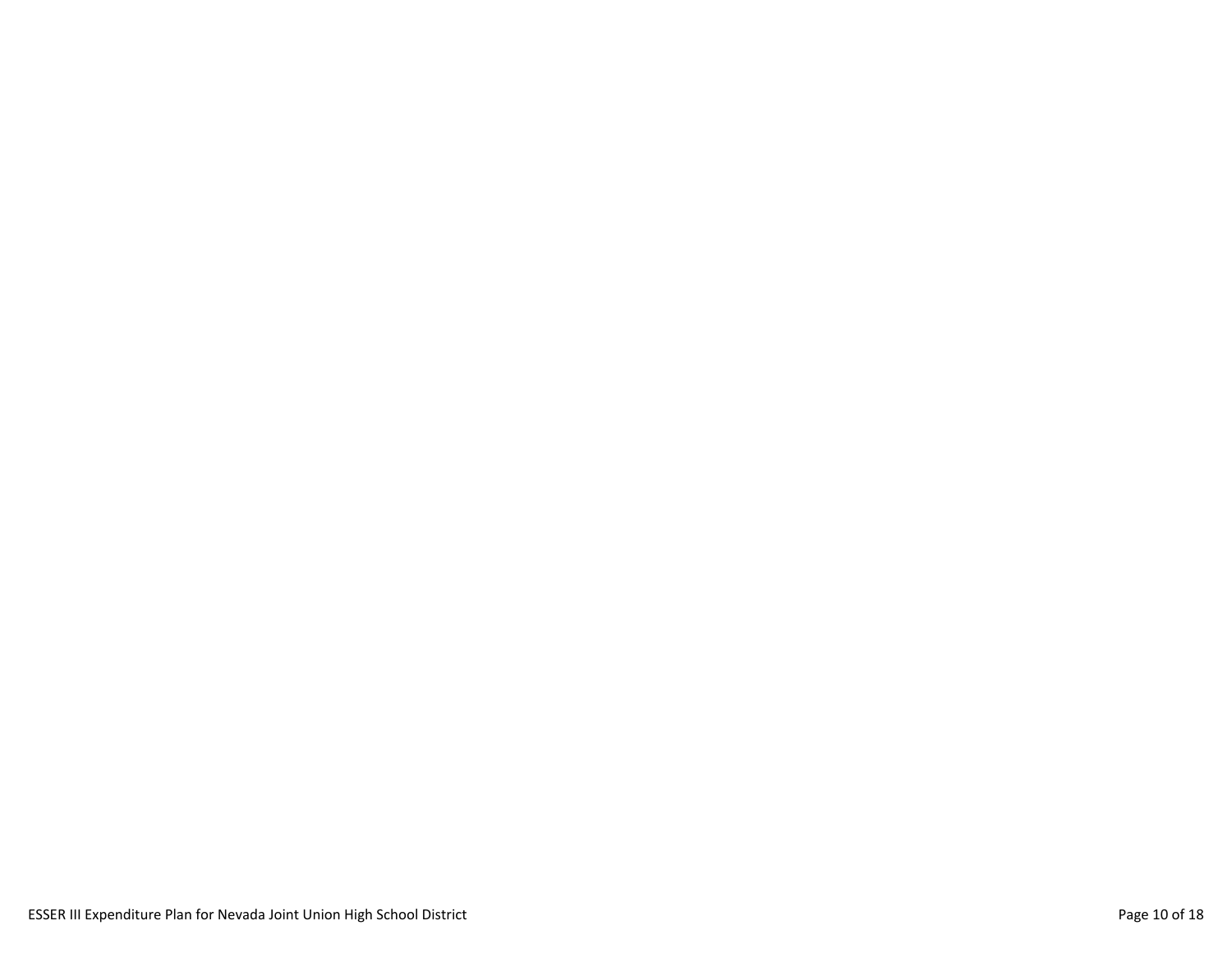# **ESSER III Expenditure Plan Instructions**

#### **Introduction**

School districts, county offices of education (COEs), or charter schools, collectively known as local educational agencies (LEAs), that receive Elementary and Secondary School Emergency Relief (ESSER) funds under the American Rescue Plan (ARP) Act, referred to as ESSER III funds, are required to develop a plan for how they will use ESSER III funds to, at a minimum, address students' academic, social, emotional, and mental health needs, as well as the opportunity gaps that existed before, and were exacerbated by, the COVID-19 pandemic.

The plan must be adopted by the local governing board or body of the LEA at a public meeting on or before October 29, 2021 and must be submitted for review and approval within five days of adoption. A school district must submit its ESSER III Expenditure Plan to its COE for review and approval; a COE must submit its plan to the California Department of Education for review and approval. A charter school must submit its plan to its chartering authority for review and to the COE of the county in which the charter school operates for review and approval.

In addition, consistent with the requirements of the ARP, Volume 86, *Federal Register*, page 21201, April 22, 2021, the ESSER III Expenditure Plan must be:

- Written in an understandable and uniform format;
- Written in a language that parents can understand, to the extent practicable;
	- $\circ$  If it is not practicable to provide written translations to a parent with limited English proficiency, the plan must be orally translated for parents
- Provided in an alternative format to a parent who is an individual with a disability as defined by the Americans with Disabilities Act, upon request; and
- Be made publicly available on the LEA's website.

For additional information regarding ESSER III funding please see the ARP Act Funding web page at <https://www.cde.ca.gov/fg/cr/arpact.asp>.

*For technical assistance related to the completion of the ESSER III Expenditure Plan, please contact [EDReliefFunds@cde.ca.gov](mailto:EDReliefFunds@cde.ca.gov).* 

#### **Fiscal Requirements**

- The LEA must use at least 20 percent (20%) of its ESSER III apportionment for expenditures related to addressing the academic impact of lost instructional time through the implementation of evidence-based interventions, such as summer learning or summer enrichment, extended day, comprehensive afterschool programs, or extended school year programs.
	- o For purposes of this requirement, "evidence-based interventions" include practices or programs that have **evidence** to show that they are effective at producing results and improving outcomes when implemented. This kind of evidence has generally been produced through formal studies and research. There are four tiers, or levels, of evidence:

ESSER III Expenditure Plan for Nevada Joint Union High School District **Page 11** of 18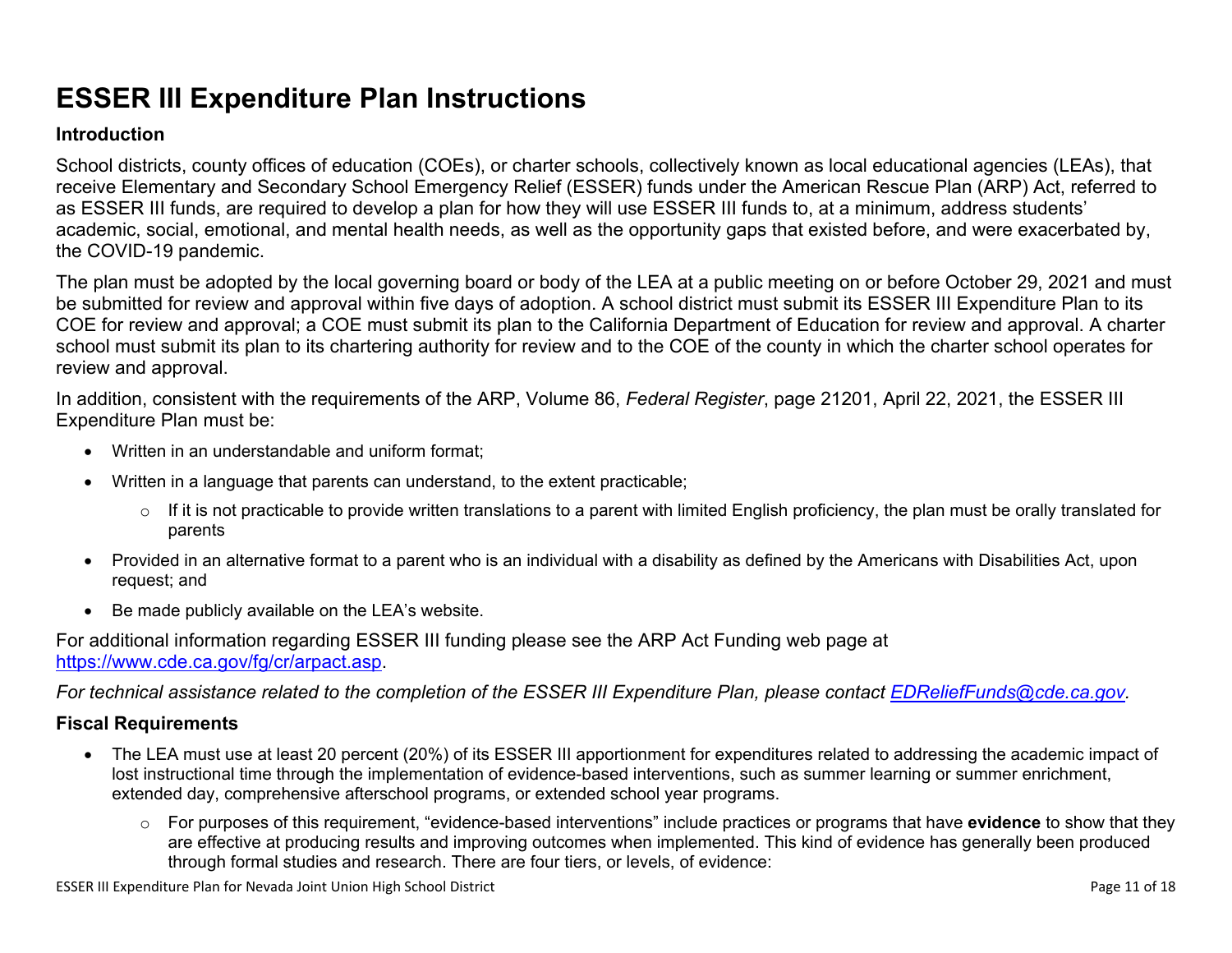- **Tier 1 Strong Evidence**: the effectiveness of the practices or programs is supported by one or more well-designed and wellimplemented randomized control experimental studies.
- **Tier 2 Moderate Evidence**: the effectiveness of the practices or programs is supported by one or more well-designed and wellimplemented quasi-experimental studies.
- Tier 3 Promising Evidence: the effectiveness of the practices or programs is supported by one or more well-designed and wellimplemented correlational studies (with statistical controls for selection bias).
- **EXTIET 4 Demonstrates a Rationale**: practices that have a well-defined logic model or theory of action, are supported by research, and have some effort underway by a State Educational Agency, LEA, or outside research organization to determine their effectiveness.
- o **For additional information please see the Evidence-Based Interventions Under the ESSA web page at**  <https://www.cde.ca.gov/re/es/evidence.asp>**.**
- The LEA must use the remaining ESSER III funds consistent with section 2001(e)(2) of the ARP Act, including for:
	- $\circ$  Any activity authorized by the Elementary and Secondary Education Act (ESEA) of 1965;
	- $\circ$  Any activity authorized by the Individuals with Disabilities Education Act (IDEA);
	- o Any activity authorized by the Adult Education and Family Literacy Act;
	- $\circ$  Any activity authorized by the Carl D. Perkins Career and Technical Education Act of 2006;
	- $\circ$  Coordination of preparedness and response efforts of LEAs with State, local, Tribal, and territorial public health departments, and other relevant agencies, to improve coordinated responses among such entities to prevent, prepare for, and respond to COVID-19;
	- $\circ$  Activities to address the unique needs of low-income students, students with disabilities, English learners, racial and ethnic minorities, homeless students, and foster youth, including how outreach and service delivery will meet the needs of each population;
	- o Developing and implementing procedures and systems to improve the preparedness and response efforts of LEAs;
	- $\circ$  Training and professional development for staff of the LEA on sanitation and minimizing the spread of infectious diseases;
	- $\circ$  Purchasing supplies to sanitize and clean the facilities of an LEA, including buildings operated by such agency;
	- $\circ$  Planning for, coordinating, and implementing activities during long-term closures, including providing meals to eligible students, providing technology for online learning to all students, providing guidance for carrying out requirements under IDEA, and ensuring other educational services can continue to be provided consistent with all Federal, State, and local requirements;
	- $\circ$  Purchasing education technology (including hardware, software, and connectivity) for students who are served by the LEA that aids in regular and substantive educational interaction between students and their classroom instructors, including low-income students and children with disabilities, which may include assistive technology or adaptive equipment;
	- $\circ$  Providing mental health services and supports, including through the implementation of evidence-based full-service community schools;
	- o Planning and implementing activities related to summer learning and supplemental after school programs, including providing classroom instruction or online learning during the summer months and addressing the needs of underserved students;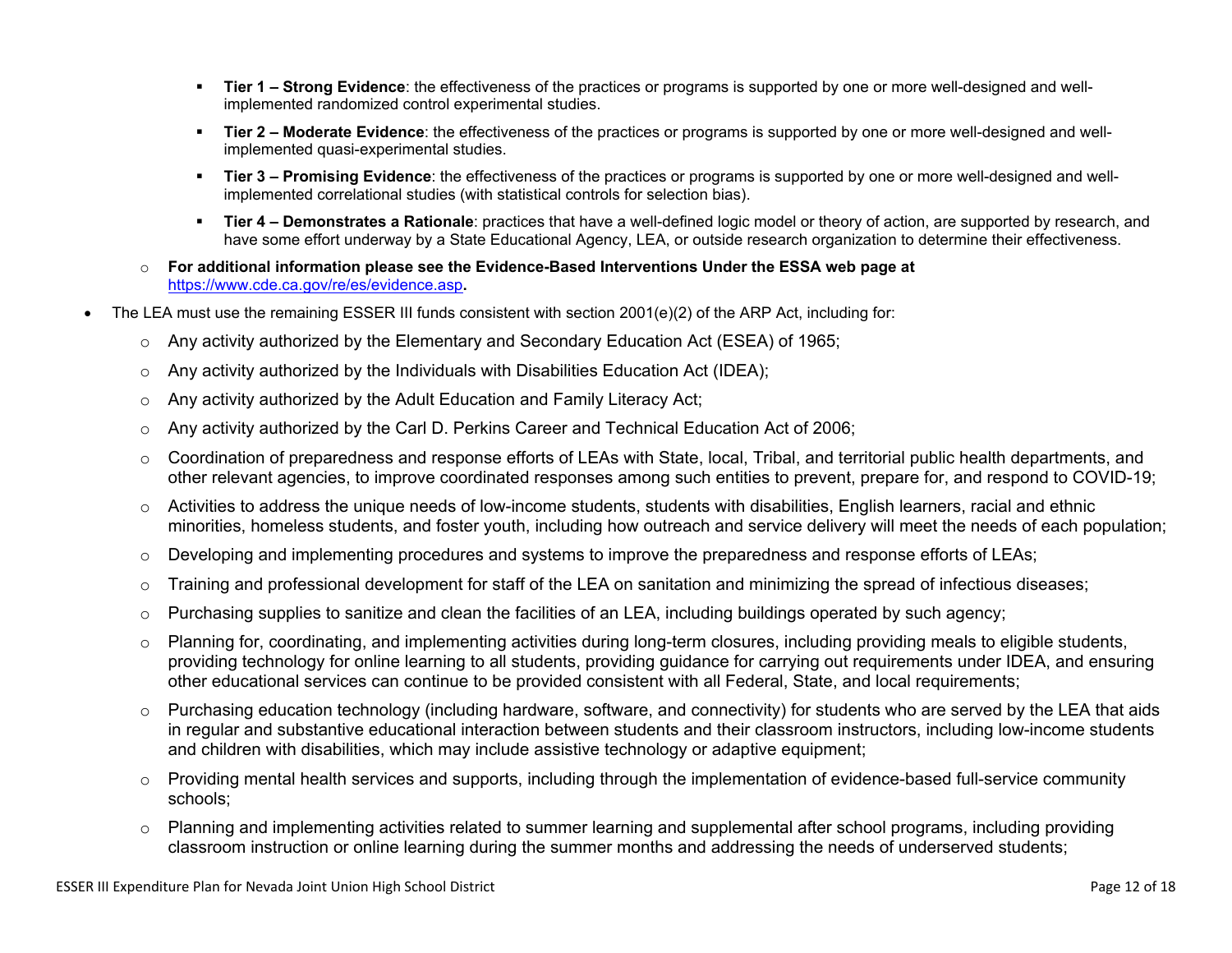- $\circ$  Addressing learning loss among students, including underserved students, by:
	- Administering and using high-quality assessments that are valid and reliable, to accurately assess students' academic progress and assist educators in meeting students' academic needs, including through differentiated instruction,
	- **•** Implementing evidence-based activities to meet the comprehensive needs of students,
	- Providing information and assistance to parents and families of how they can effectively support students, including in a distance learning environment, and
	- Tracking student attendance and improving student engagement in distance education;

**Note:** A definition of "underserved students" is provided in the Community Engagement section of the instructions.

- o School facility repairs and improvements to enable operation of schools to reduce risks of virus transmission and exposure to environmental health hazards, and to support student health needs;
- $\circ$  Inspection, testing, maintenance, repair, replacement, and upgrade projects to improve the indoor air quality in school facilities, including mechanical and nonmechanical heating, ventilation, and air conditioning systems, filtering, purification and other air cleaning, fans, control systems, and window and door replacement;
- $\circ$  Developing strategies and implementing public health protocols including, to the greatest extent practicable, policies in line with guidance from the Centers for Disease Control and Prevention (CDC) for the reopening and operation of school facilities to effectively maintain the health and safety of students, educators, and other staff;
- $\circ$  Other activities that are necessary to maintain the operation of and continuity of services in LEAs and continuing to employ existing staff of the LEA.

#### <span id="page-12-0"></span>**Other LEA Plans Referenced in this Plan**

In developing the plan, the LEA has flexibility to include community input and/or actions included in other planning documents, such as the Local Control and Accountability Plan (LCAP) and/or the Expanded Learning Opportunities (ELO) Grant Plan, provided that the input and/or actions address the requirements of the ESSER III Expenditure Plan.

An LEA that chooses to utilize community input and/or actions from other planning documents must provide the name of the plan(s) referenced by the LEA and a description of where the plan(s) may be accessed by the public (such as a link to a web page or the street address of where the plan(s) are available) in the table. The LEA may add or delete rows from the table as necessary.

An LEA that chooses not to utilize community input and/or actions from other planning documents may provide a response of "Not Applicable" in the table.

#### <span id="page-12-1"></span>**Summary of Expenditures**

The Summary of Expenditures table provides an overview of the ESSER III funding received by the LEA and how the LEA plans to use its ESSER III funds to support the strategies and interventions being implemented by the LEA.

#### **Instructions**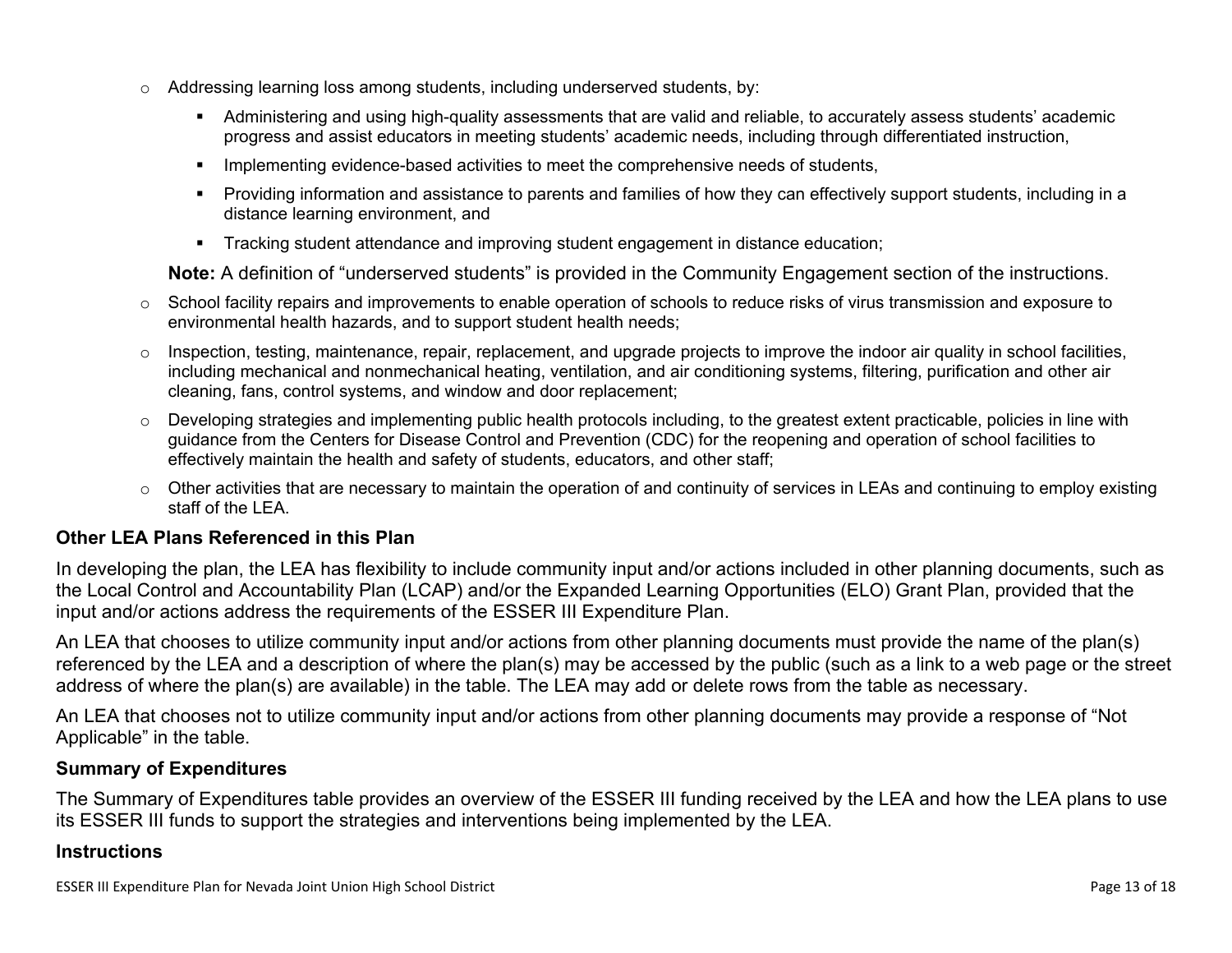For the 'Total ESSER III funds received by the LEA,' provide the total amount of ESSER III funds received by the LEA.

In the Total Planned ESSER III Expenditures column of the table, provide the amount of ESSER III funds being used to implement the actions identified in the applicable plan sections.

For the 'Total ESSER III funds included in this plan,' provide the total amount of ESSER III funds being used to implement actions in the plan.

### <span id="page-13-0"></span>**Community Engagement**

#### **Purpose and Requirements**

An LEA's decisions about how to use its ESSER III funds will directly impact the students, families, and the local community, and thus the LEA's plan must be tailored to the specific needs faced by students and schools. These community members will have significant insight into what prevention and mitigation strategies should be pursued to keep students and staff safe, as well as how the various COVID–19 prevention and mitigation strategies impact teaching, learning, and day-to-day school experiences.

An LEA must engage in meaningful consultation with the following community members, as applicable to the LEA:

- Students:
- Families, including families that speak languages other than English;
- School and district administrators, including special education administrators;
- Teachers, principals, school leaders, other educators, school staff, and local bargaining units, as applicable.

"Meaningful consultation" with the community includes considering the perspectives and insights of each of the required community members in identifying the unique needs of the LEA, especially related to the effects of the COVID-19 pandemic. Comprehensive strategic planning will utilize these perspectives and insights to determine the most effective strategies and interventions to address these needs through the programs and services the LEA implements with its ESSER III funds.

Additionally, an LEA must engage in meaningful consultation with the following groups to the extent that they are present or served in the LEA:

- Tribes:
- Civil rights organizations, including disability rights organizations (e.g. the American Association of People with Disabilities, the American Civil Liberties Union, National Association for the Advancement of Colored People, etc.); and
- Individuals or advocates representing the interests of children with disabilities, English learners, homeless students, foster youth, migratory students, children who are incarcerated, and other underserved students.
	- o For purposes of this requirement "underserved students" include:
		- Students who are low-income: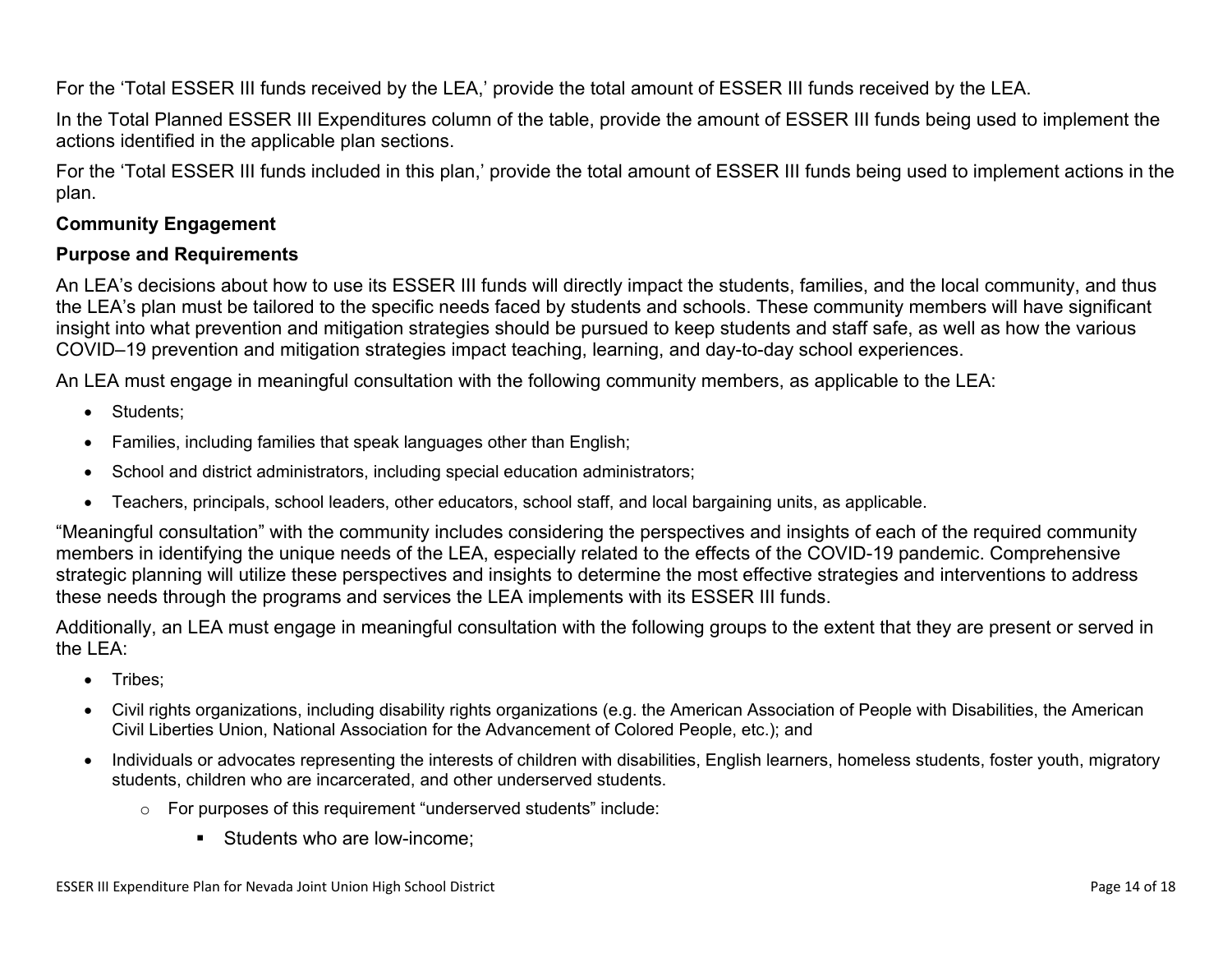- **EXECUTE:** Students who are English learners;
- Students of color:
- **EXECUTE:** Students who are foster youth;
- **E** Homeless students;
- Students with disabilities: and
- Migratory students.

LEAs are also encouraged to engage with community partners, expanded learning providers, and other community organizations in developing the plan.

Information and resources that support effective community engagement may be found under *Resources* on the following web page of the CDE's website: <https://www.cde.ca.gov/re/lc>.

### **Instructions**

In responding to the following prompts, the LEA may reference or include input provided by community members during the development of existing plans, including the LCAP and/or the ELO Grant Plan, to the extent that the input is applicable to the requirements of the ESSER III Expenditure Plan. Descriptions provided should include sufficient detail yet be sufficiently succinct to promote a broad understanding among the LEA's local community.

### **A description of the efforts made by the LEA to meaningfully consult with its required community members and the opportunities provided by the LEA for public input in the development of the plan.**

A sufficient response to this prompt will describe how the LEA sought to meaningfully consult with its required community members in the development of the plan, how the LEA promoted the opportunities for community engagement, and the opportunities that the LEA provided for input from the public at large into the development of the plan.

As noted above, a description of "meaningful consultation" with the community will include an explanation of how the LEA has considered the perspectives and insights of each of the required community members in identifying the unique needs of the LEA, especially related to the effects of the COVID-19 pandemic.

## **A description of the how the development of the plan was influenced by community input.**

A sufficient response to this prompt will provide clear, specific information about how input from community members and the public at large was considered in the development of the LEA's plan for its use of ESSER III funds. This response must describe aspects of the ESSER III Expenditure Plan that were influenced by or developed in response to input from community members.

- For the purposes of this prompt, "aspects" may include:
	- Prevention and mitigation strategies to continuously and safely operate schools for in-person learning;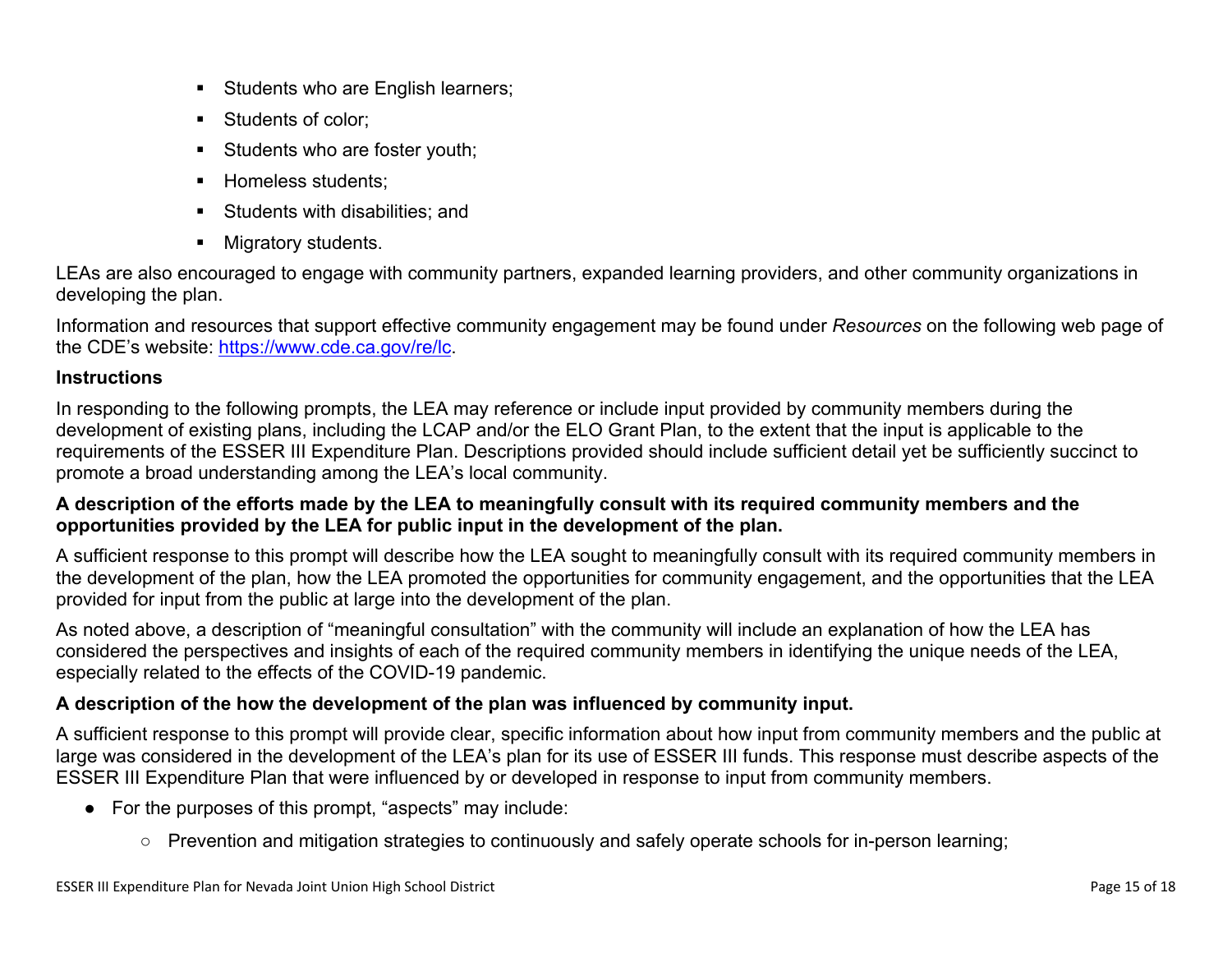- Strategies to address the academic impact of lost instructional time through implementation of evidence-based interventions (e.g. summer learning or summer enrichment, extended day, comprehensive afterschool programs, or extended school year programs);
- Any other strategies or activities implemented with the LEA's ESSER III fund apportionment consistent with section 2001(e)(2) of the ARP Act; and
- Progress monitoring to ensure interventions address the academic, social, emotional, and mental health needs for all students, especially those students disproportionately impacted by COVID-19

For additional information and guidance, please see the U.S. Department of Education's Roadmap to Reopening Safely and Meeting All Students' Needs Document, available here: [https://www2.ed.gov/documents/coronavirus/reopening-2.pdf.](https://www2.ed.gov/documents/coronavirus/reopening-2.pdf)

#### <span id="page-15-0"></span>**Planned Actions and Expenditures**

#### **Purpose and Requirements**

As noted in the Introduction, an LEA receiving ESSER III funds is required to develop a plan to use its ESSER III funds to, at a minimum, address students' academic, social, emotional, and mental health needs, as well as the opportunity gaps that existed before, and were exacerbated by, the COVID-19 pandemic.

#### **Instructions**

An LEA has the flexibility to include actions described in existing plans, including the LCAP and/or ELO Grant Plan, to the extent that the action(s) address the requirements of the ESSER III Expenditure Plan. When including action(s) from other plans, the LEA must describe how the action(s) included in the ESSER III Expenditure Plan supplement the work described in the plan being referenced. The LEA must specify the amount of ESSER III funds that it intends to use to implement the action(s); these ESSER III funds must be in addition to any funding for those action(s) already included in the plan(s) referenced by the LEA. Descriptions of actions provided should include sufficient detail yet be sufficiently succinct to promote a broad understanding among the LEA's local community.

#### <span id="page-15-1"></span>**Strategies for Continuous and Safe In-Person Learning**

Provide the total amount of funds being used to implement actions related to Continuous and Safe In-Person Learning, then complete the table as follows:

- If the action(s) are included in another plan, identify the plan and provide the applicable goal and/or action number from the plan. If the action(s) are not included in another plan, write "N/A".
- Provide a short title for the action(s).
- Provide a description of the action(s) the LEA will implement using ESSER III funds for prevention and mitigation strategies that are, to the greatest extent practicable, in line with the most recent CDC guidance, in order to continuously and safely operate schools for in-person learning.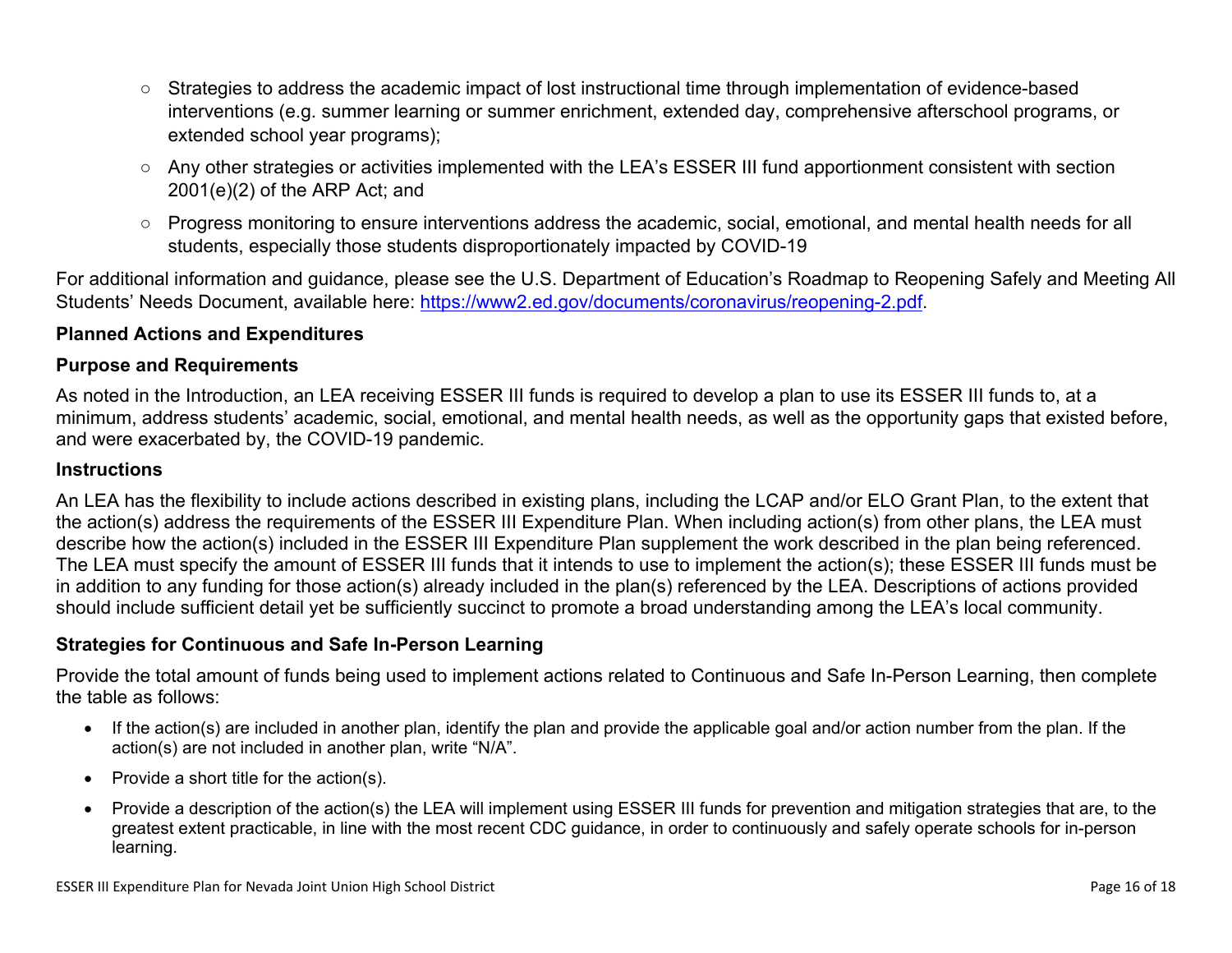• Specify the amount of ESSER III funds the LEA plans to expend to implement the action(s); these ESSER III funds must be in addition to any funding for those action(s) already included in the plan(s) referenced by the LEA.

#### <span id="page-16-0"></span>**Addressing the Impact of Lost Instructional Time**

As a reminder, the LEA must use not less than 20 percent of its ESSER III funds to address the academic impact of lost instructional time. Provide the total amount of funds being used to implement actions related to addressing the impact of lost instructional time, then complete the table as follows:

- If the action(s) are included in another plan, identify the plan and provide the applicable goal and/or action number from the plan. If the action(s) are not included in another plan, write "N/A".
- Provide a short title for the action(s).
- Provide a description of the action(s) the LEA will implement using ESSER III funds to address the academic impact of lost instructional time through the implementation of evidence-based interventions, such as summer learning or summer enrichment, extended day, comprehensive afterschool programs, or extended school year programs.
- Specify the amount of ESSER III funds the LEA plans to expend to implement the action(s); these ESSER III funds must be in addition to any funding for those action(s) already included in the plan(s) referenced by the LEA.

#### <span id="page-16-1"></span>**Use of Any Remaining Funds**

After completing the Strategies for Continuous and Safe In-Person Learning and the Addressing the Impact of Lost Instructional Time portions of the plan, the LEA may use any remaining ESSER III funds to implement additional actions to address students' academic, social, emotional, and mental health needs, as well as to address opportunity gaps, consistent with the allowable uses identified above in the Fiscal Requirements section of the Instructions. LEAs choosing to use ESSER III funds in this manner must provide the total amount of funds being used to implement actions with any remaining ESSER III funds, then complete the table as follows:

- If the action(s) are included in another plan, identify the plan and provide the applicable goal and/or action number from the plan. If the action(s) are not included in another plan, write "N/A".
- Provide a short title for the action(s).
- Provide a description of any additional action(s) the LEA will implement to address students' academic, social, emotional, and mental health needs, as well as to address opportunity gaps, consistent with the allowable uses identified above in the Fiscal Requirements section of the Instructions. If an LEA has allocated its entire apportionment of ESSER III funds to strategies for continuous and safe in-person learning and/or to addressing the impact of lost instructional time, the LEA may indicate that it is not implementing additional actions.
- Specify the amount of ESSER III funds the LEA plans to expend to implement the action(s); these ESSER III funds must be in addition to any funding for those action(s) already included in the plan(s) referenced by the LEA. If the LEA it is not implementing additional actions the LEA must indicate "\$0".

#### <span id="page-16-2"></span>**Ensuring Interventions are Addressing Student Needs**